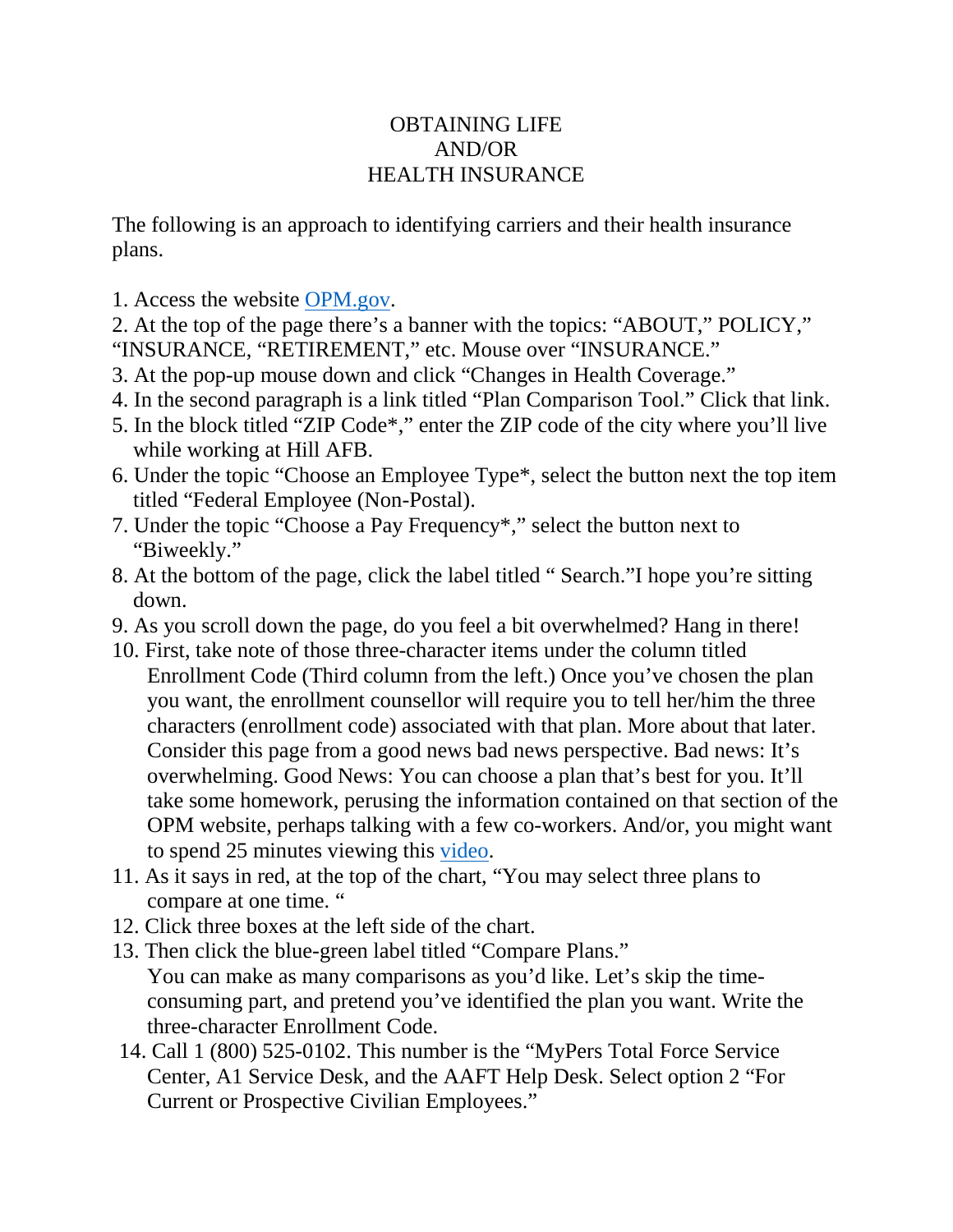- 15. Then, after listening to the recording, select option 3, "For All Other Inquiries."
- 16. The counsellor will need either the 10-digit number on the back of your Common Access Card (CAC) or, if you don't have it, your social security number.

You must also be prepared to provide names, birthdates, and social security numbers for all people to be covered under the plan.

17. Tell the counsellor you're a new civilian employee at Hill AFB, and you need help enrolling for health insurance. Off you go.

A few other things to keep in mind.

- 1. Technically, coverage doesn't begin until the carrier receives the first premium.
- 2. You have 60 days from your first day of hire to sign up.
- 3. If there's a pre-existing condition, such as, the twins are due the weekend of your hiring date. Before signing up, contact the carrier with which you want to sign. See if they'll work with you. Usually, there's a workable solution.
- 4. On the OPM website titled "Changes in Health Coverage," the third paragraph contains a link to "Plan Brochures." Although not necessarily your favorite bathtub reading, the brochure states everything with regard to benefits covered by that plan.

Also, on that web page, under the column titled "Plan Website," you can access more carrier information. Remember the "Contact Us" link on their websites. Your best hope for communicating with a live human being.

That's about it for major health coverage. However, after memorizing, or almost, the plan brochures, you'll find yourself scratching your head with the dental and vision coverage. The health carriers don't necessarily seem to be competing for any awards for comprehensive coverage on those two areas. So, for information, and to select coverage for Dental and Vision, along with reading the Dental & Vision information on the left side of OPM's health insurance website, visit [BENEFEDS.com.](http://benefeds.com/) Click "Programs" at the top left of that page. There you'll find information and enrollment links to, not only Dental and Vision, but Long Term Care, and Flexible Spending.

We encourage you to take advantage of a Flexible Spending Account. Some of the literature shows that some people can have an extra \$700 a year in their pocket. Such programs as Flexible Spending Accounts may not be for everyone, but they're probably worth looking into.